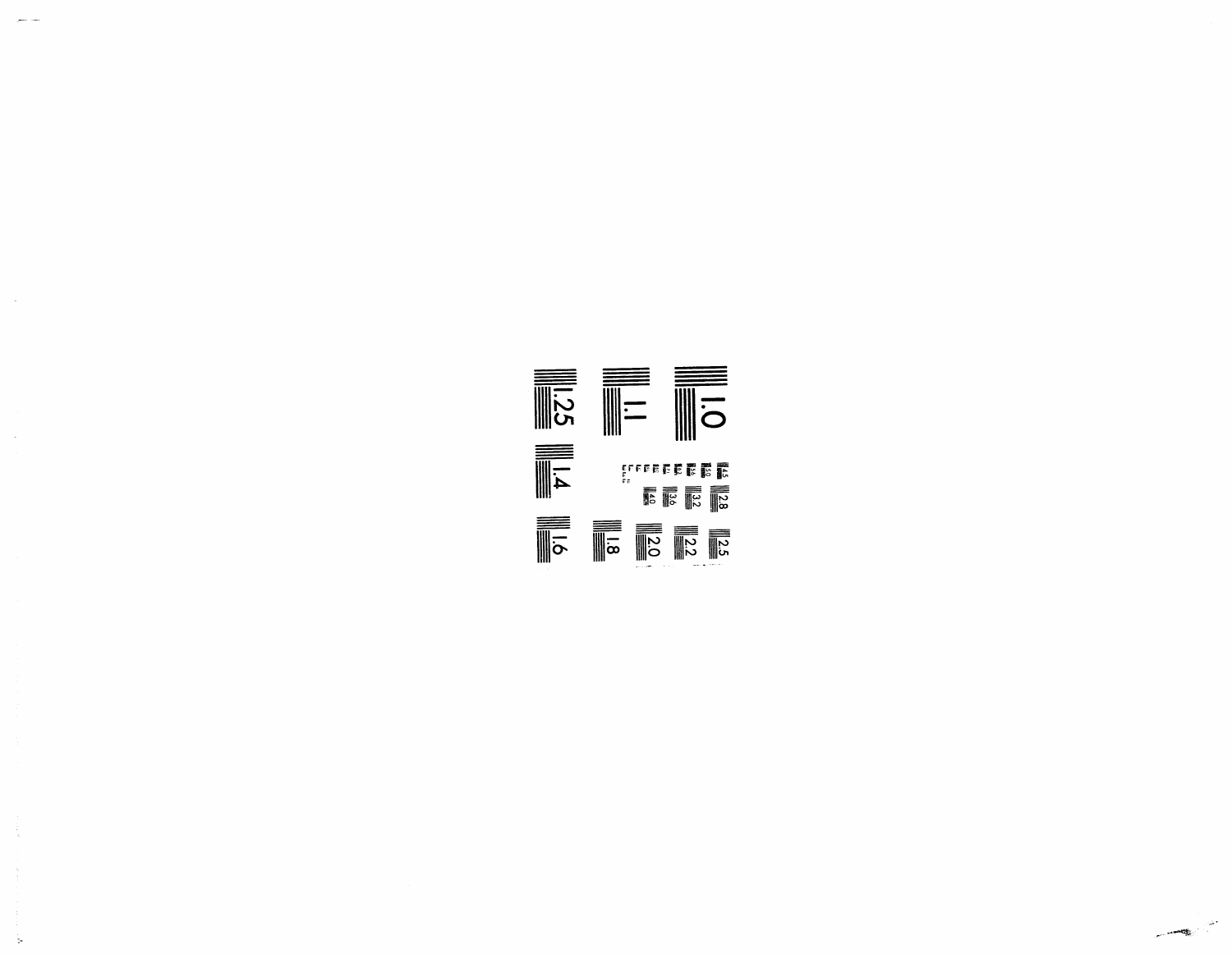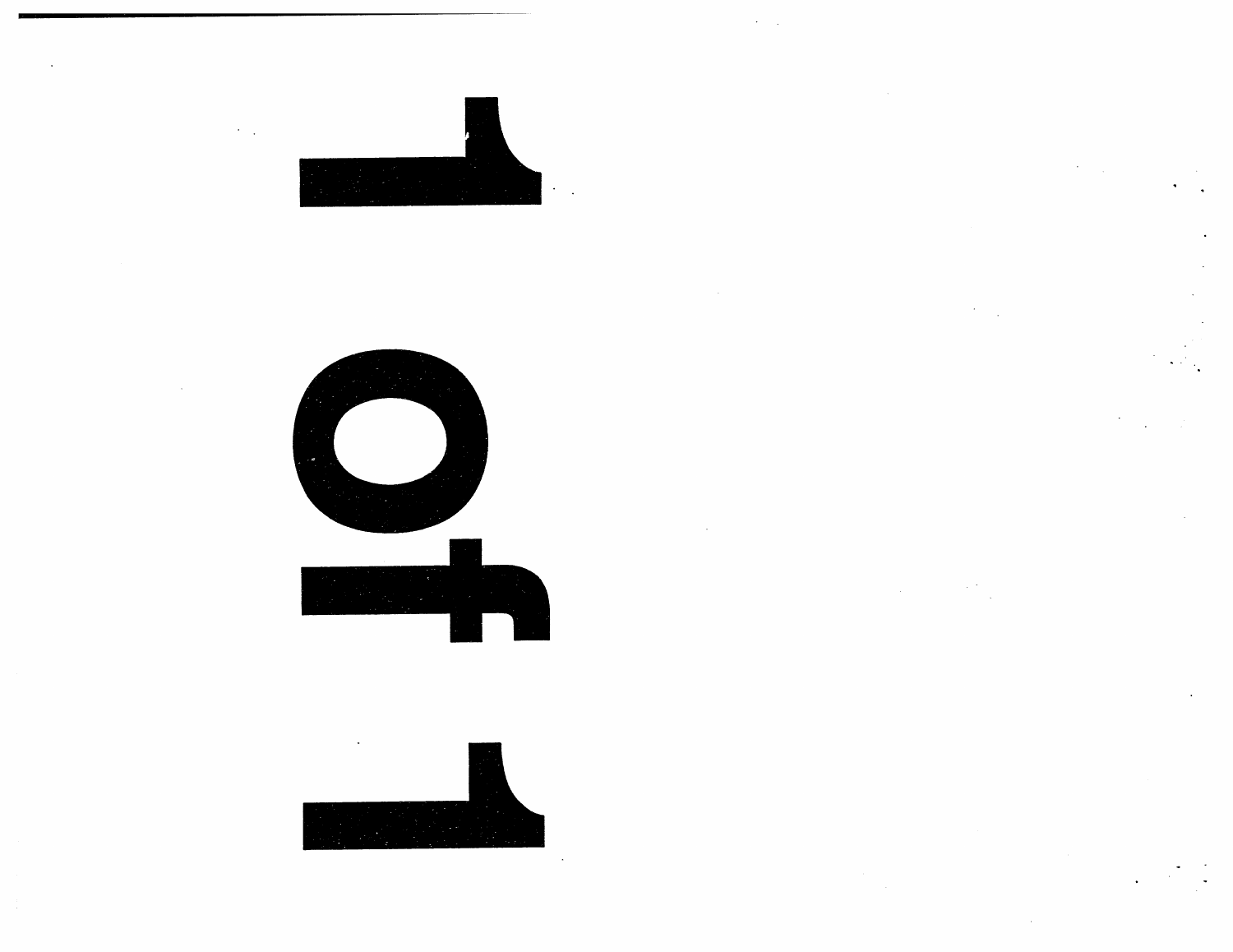. *2*  $-Con6 - 940406 - 6$ 

# '- **DECONTAMINATION AND DECOMMISSIONING THE TOKAMAK FUSION TEST REACTOR**

• all  $P$ **Prince***to***n Plasma Physics Laboratory** P.O. Box 451; Princeton, N.J. 08543 **APR 1 1 1994**  $(609)$  243-3279 (6**09) 24**3**-**3**27**9 O **\_**,**\_** r **|**

## **Abstract**

**The Tokamak Fusion Test Reactor (TFTR) is scheduled to complete its end-of-life deuterium**tritium (D-T) experiments in September 1994. The D-T operation will result in the TFTR machine structure becoming activated, and plasma facing and vacuum components will be contaminated with tritium. The resulting machine activation levels after a two year cooldown **p**e**riodwill** al**low hands on dis**man**tlin**g **for** e*x***t**e**rn**al **structu**re**s,but**re**qui**re rem**o**te **dis**man**tlin**g **for th**e **v**ac**uum v**e**ss**e**l.** The **primaryobj**e**ctiv**e **of** the **D**eco**ntam**in**ation**an**d D**ecomm**i**s**sion**in**g** (D&D) Project is to provide a facility for construction of a new Department of Energy (DOE) experimental fusion reactor by March 1998. The project schedule calls for a two year shutdown period when tritium decontamination of the vacuum vessel, neutral beam injectors **and other components will occur.** Shutdown will be followed by an 18 month period of D&D operations. The technical objectives of the project are to: safely dismantle and remove **op**e**rations. The** te**chnic**al **obj**e**ctives of** the **proj**e**ct ar**e **to: saf**e**ly dis**m**an**tle **and r**em**ov**e components from the test cell complex; package disassembled components in accordance with **applicable** re**gulations; ship p**ac**k**age**s** to **a DOE approv**e**ddispos**al **or** m**a**teri**al** re**cycl**in**g si**te; and develop expertise using remote disassembly techniques on a large scale fusion facility. Th**is pap**e**rdiscusses** the **D&D obj**e**c**ti**v**e**s,** the **f**ac**ility** to **b**e **d**e**commission**e**d***,* an**d** the techn**ical plan** th**at will be implement**e**d.**

### Introduction

The TFTR is a magnetic confinement, toroidal shaped device for producing controlled nuclear **fusion us**in**g hydrogen iso**to**pes, i.e., deu**te**riu**m **and tritium. TFTR is** the **U**S **DOE ma**j**or e**x**perimen**t**al reac**t**or** in th**e** M**agnetic Fusi**o**n Energ**y **Program. It** is **l**o**ca**t**ed at** th**e J**am**e**s **Forres**t**alC**am**pus of Prince**to**n Unive**rs**ity,** an**d** i**s ope**rate**d by** th**e Pl**as**ma Physics Labora**tory **(PPPL)** o**f P**ri**nce**to**n Uni**v**er**s**i**t**y for** th**e US D**O**E.**

Th**e TFTR d**e**sign, construction** an**d plasma operation sp**an **from 1974** to **final op**e**rations in 1994. Operations have progressed from hydrogen pl**as**mas** to **deu**te**rium pl**as**m**as th**rough September, 199**3**. During** th**is pe**ri**od,** "**h**an**ds on**" **acc**e**ssibili**ty **w**as **availabl**e **to** th**e m**ac**h**in**e ev**e**n** th**ough** th**e v**ac**u**um **vessel** an**d o**th**er** com**ponents had be**co**m**e **slightly a***c*ti**vated** an**d mildly triti**um **contaminated.I Experiment**al **ope**ra**tions wi**th **tritium were** in**itia**te**d** in **Sep**te**mber, 1993.2** Th**e experimentalobjectives are:to d**e**monstrate**fu**sion energy production (**ap**proxima**te**ly I-10 MJ p**e**r pulse);** to **study** the **plasma physics of larg**e to**k**am**aks**; an**d to gain expe**ri**ence in** th**e engine**e**ring problems** as**sociated wi**th **l**ar**ge** fu**sion devi**ce**s.**

**Completionof D-T op**era**tions is schedul**e**d for S**e**p**te**mber, 1994, and ac**co**rding**to **D**O**E** O**rd**e**r** 5**820.2A**\_**,** th**e facili**ty **is requi**re**d** t*o* **be d**eco**ntam**in**atedand de**co**mmissioned. A two year shu**td**own period will** co**mmen**ce **a**t **th**at **time. Disman**tl**ing of** th**e** to**k**am**ak sys**te**ms, p**ac**kaging, and shipp**in**g opera**t**ions will follow shu**td**own, l**ast**ing approxi**m**a**t**ely one** an**d a h**al**f years. These** act**ivities will conclude** th**e** fi**n**al **ph**as**e of** th**e TFTR Projec**t**.**

 $+$  Raytheon Engineers & Constructors  $-$  Grumman Corporation

# **+R**a**y**t**h**eon**E**n**gin**ee**rs&C**on**stru**c**t**o**\*Or rs** u**mm**an**Corpor**at**io**n M*A*\_[R

ĄÞ DICTFINISUTION OF THUS DOCUMENT IS UNLIMITED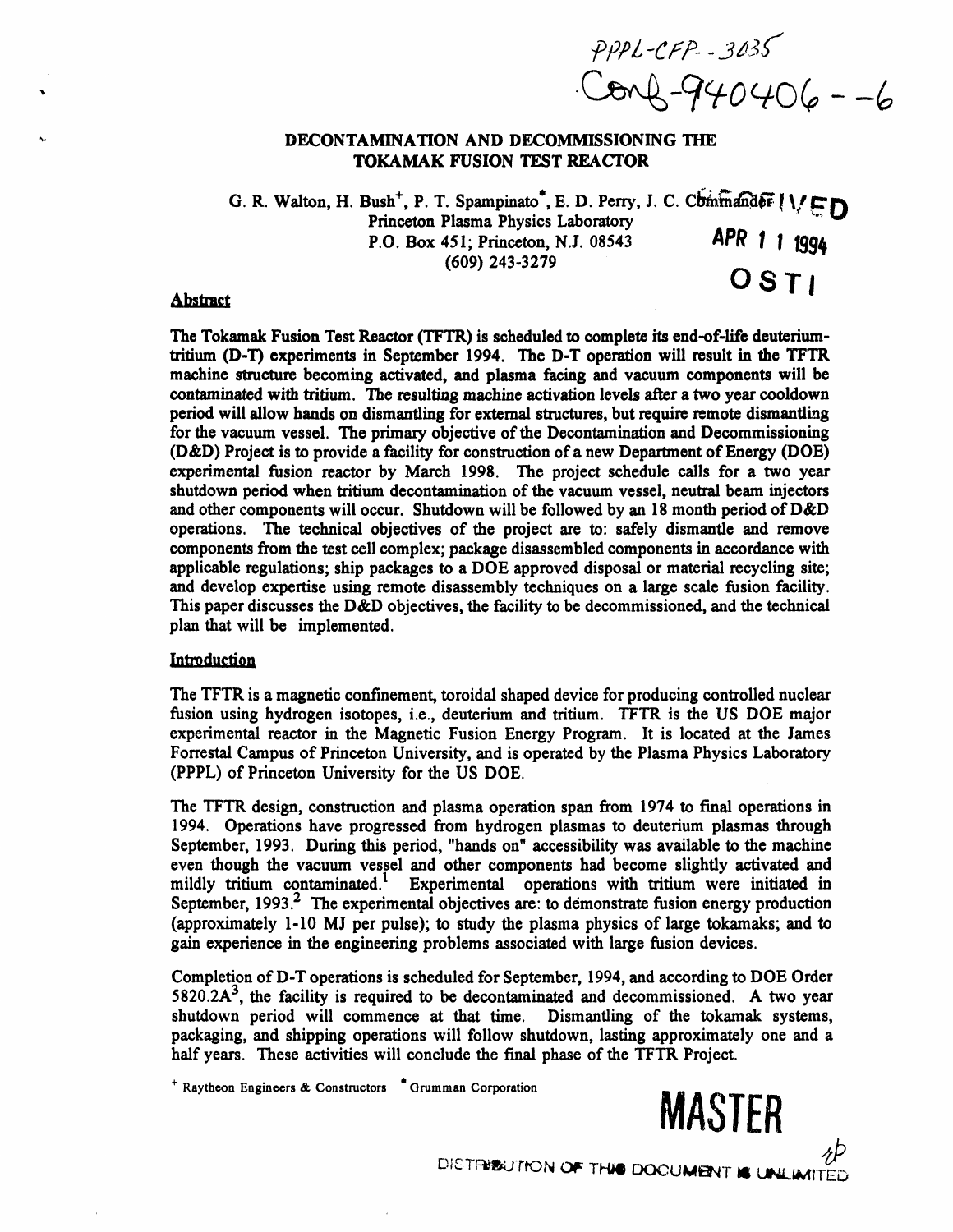### **. Project Objectives**

**Th**e **primary objec**t**ive of th**e **TFTR D&D Proj**ec**t is to r**e**nd**e**r th**e **facility suitabl**e **for construction of th**e **next DOE** e**xp**e**rimental fusion reactor, th**e T**okamak Physics Experiment** (TPX), by March, 1998. To reach this objective it will be necessary to remove activated and **tritium** co**ntaminat**e**d** mac**hin**e co**mpon**e**nts. This will b**e **achi**e**v**e**d whil**e **k**ee**ping th**e **dos**e e**quival**e**nt to work**e**rs as low** as reas**onably** ac**hi**e**vabl**e **(ALARA).**

# 1**. T**e**chnical Obj**e**c**ti**v**e**s**

The te**c**hn**ical obj**e**ctiv**e**s for** the **D&D Proj**e**ct ar**e **simil**ar to the **obj**e**ctiv**e**s for dismantl**in**g of a nucl**e**ar pow**e**r f**ac**ility. D**eco**mmissioning t**e**chnology from th**e **nu**c**l**ear **fission** in**dustry will** be utilized wherever possible to safely dismantle activated and contaminated systems. Due to the activation and contamination levels, it will be necessary to use remotely operable e**quipm**e**nt to di**s**m**an**tl**e **som**e com**pon**e**nts. Dis**as**s**e**mbl**e**d** co**mpon**e**nts will b**e **p**ac**kag**e**d** in compliance with DOE, Department of Transportation (DOT) and waste receiver requirements. The certified packages will then be transported to a DOE approved waste repository for low **l**e**v**e**l radioactiv**e **w**aste **(LLRW) disposal.** The **TFTR D&D Proj**ec**t diff**e**rs from a typical** D&D project in that the facility will not be returned to "greenfield" conditions, nor will it be released for unrestricted use. The DOE will retain ownership and reuse the facility for the **n**e**xt g**e**n**e**ration fusion r**eacto**r.**

# **2. Sch**e**dul**e **Obj**e**ctiv**e**s**

**The major milestones for** th**e TFTR D**&**D Project** are **as follows**:

| o Conceptual Design Review            | July, 1994      |
|---------------------------------------|-----------------|
| o End of Operations/Commence Shutdown | September, 1994 |
| o Preliminary Design Review           | February, 1995  |
| <b>o Final Design Review</b>          | February, 1996  |
| o Begin Phase I D&D Operations        | October, 1996   |
| o Begin Phase II D&D Operations       | April, 1997     |
| <b>o TPX Occupancy</b>                | March, 1998     |
|                                       |                 |

# **Facility Description**

The facilities involved in TFTR decommissioning are the test cell, test cell basement, hot cell, and mockup building. Only those systems or components which are located in the test cell **or** are co**nn**e**ct**e**d** to **th**e **v**ac**uum pumping sys**tem **ar**e e**xp**ecte**d** to **r**e**quir**e **D&D.** The**s**e systems and components include: vacuum vessel, machine structure, neutral beam injector systems, diagnostics, vacuum pumping system, machine area cooling water systems, fuelpellet injectors, and the ion cyclotron resonant frequency (ICRF) system. Most of this equipment consists of large complex stainless steel and copper structures, some with tritium co**ntam**in**ati**on**.**

The test cell is a reinforced concrete structure with interior dimensions of  $45m \times 35m \times$ 16.5m. This building houses the tokamak, neutral beam injector system, diagnostics devices an**d suppor**t **sys**te**ms. Concre**te th**icknesses** ar**e**: r**oof, 1.7**m**,** an**d walls, 1.**5**m. The** te**s**t ce**ll floor is designed** to **suppor**t th**e** to**k**am**ak s**t**atic weigh**t **of 1800 me**tr**ic** t**on** in **a** 1**2**m **diame**te**r** area. The test cell is equipped with a 110/25 ton capacity bridge crane. Figure 1 is a **schematic plan view of** th**e** te**s**t **cell, ho**t **cell, and mock up building.**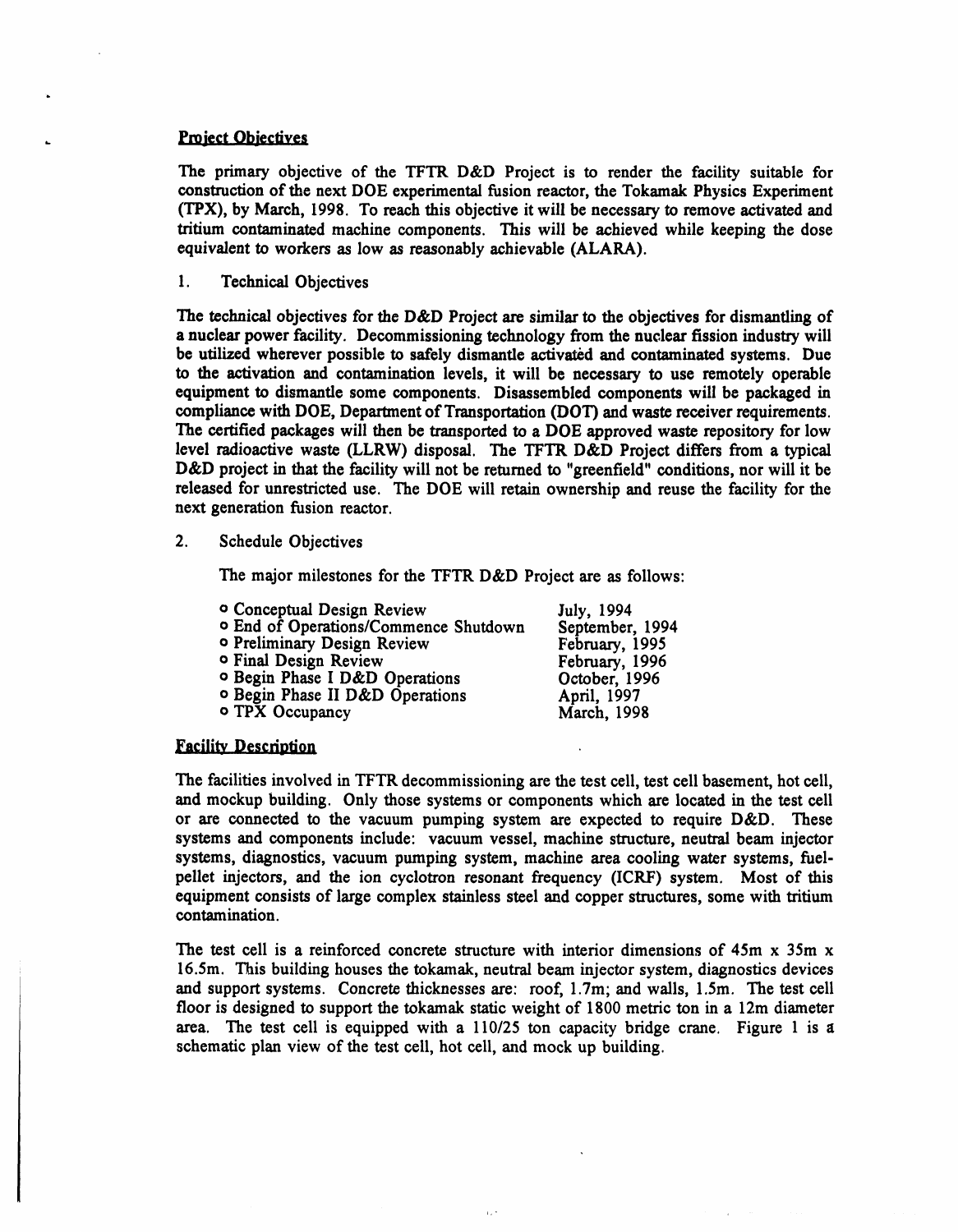Basement space below the test cell houses diagnostic equipment, high voltage switchgear, vacuum pumping equipment, electrical bus runs and cooling water piping. The basement areas are constructed of reinforced concrete to provide shielding from test cell radiation. Minimal activation is expected in this area as a result of tritium operations. The tritium cleanup and waste handling systems are also located in the basement, and will be **d**econ**tam**in**a**te**d at** the **end** o**f** the **D&D Proj**ec**t.**

The hot cell contains the decon facility, a clean room, and various diagnostic devices. It has interior dimensions of  $18m \times 35m \times 16.5m$ . Construction is of reinforced concrete with the following thicknesses: roof. 1.7m: floor. 0.9m: north and south walls. 1.2m: and east and west walls, 0.9m. The hot cell floor is designed to support the 70 metric ton weight of a neutral beam injector. The overhead bridge crane in the hot cell has a capacity of 75/15 ton. **Access from** the te**st cell is by two larg**e **shi**e**ld**e**d openings. Unl**im**i**te**d p**e**rson**ne**l access** to the hot cell will be available because it will not be activated or contaminated as a result of tritium operations. Present planning calls for radwaste packaging to be performed in the hot ce**ll, alon**g **wi**th **routin**e **d**eco**n op**e**r**a**tio**n**s.**

The **mo**c**kup build**ing **is of Butl**e**r**-ty**p**e co**nstru**c**tion. It will b**e u**s**e**d primarily** as an equipment staging and storage area during  $D&D$  operations. This building is also the primary e**gr***e***ss for** al**l larg**o **p**ac**k**age**d** c**o**m**pon**en**ts l**e**av**ing the te**st** ce**ll.**

The TFTR complex is equipped with a liquid effluent collection (LEC) system which consists of three 15,000 gallon storage tanks located above grade in a concrete diked area outside of the main experimental building. All drains and pumps from the experimental area are **d**i**sch**ar**ged** to th**e LEC** t**anks.**

To support the D&D waste handling operations, construction of a radioactive waste storage building (RWSB) will occur during the shutdown phase of the project. The function of the RWSB will be for temporary storage of certified packages containing radioactive waste awaiting shipment off-site. This facility will also serve as a temporary storage area for TFTR components that are to be reused on TPX. Upon completion of the D&D, the RWSB will remain in service for the TPX Project to store low level, packaged radioactive material.

# D&D Plan

The baseline plan is presented in detail in the TFTR Preliminary D&D Plan.<sup>4</sup> This plan was **developed** to **provide cos**t an**d schedule es**ti**ma**te**s based on** t**he conse**rv**a**ti**ve appro**ac**h of dism**ant**ling, cu**tt**ing,** an**d pack**agin**g all** com**ponents,** an**d shipp**in**g** th**e**m to th**e DOE's H**\_**nford f**ac**ility for dispos**al**.** Th**e** te**chnic**al **plan for mee**ti**ng** th**e D**&**D objec**t**ives** ad**dresses: si**te **shu**t**down** an**d prepara**ti**on; D**&**D opera**ti**ons** t**ask descrip**ti**ons;** an**d radwas**te **h**an**dl**in**g** an**d** disposal. The plan is based on the assumptions that a total of  $2 \times 10^{21}$  neutrons will have **been produ**ce**d,** an**d all pl**as**ma f**acin**g** co**mponen**ts**, neu**t**ral beam** in**jec**t**ors** an**d m**ac**h**in**e v**ac**u**um co**mponen**t**s will be** t**ri**t**i**um co**n**t**a**min**ated.** Th**is resul**ts **in** te**s**t **cell** act**iva**ti**on** an**d** co**n**t**am**in**a**ti**on levels requiringprecau**ti**onaryme**as**u**re**s for** w**orkers.**

**Si**te **prepa***r***a**ti**on**in**cludes shu**td**own of** t**he TFTR a**t th**e** co**n**c**lusion of D=Tope**rati**ons, namely,** removal from the site of all tritium storage inventories; decontamination of systems and **componen**t**s; de-energize, lockou**t an**d** t**agou**t **of elec**t**ric**al **and mechanic**al **systems** th**a**t **are no**t **required** t**o suppor**t **D**&**D or are** to **be dism**an*tl***ed; rad**i**ologic**al **characteriza**ti**on of** t**he experimen**t**al** ar**e**as**;** an**d visu**al in**spec**ti**ons andsurveill**ance**. Dism**an*tl*in**g** an**d removal of nonra**d**ioactive** an**d s**al**v**ag**eable componen**t**s w**i**ll be** co**mple**te**d during** th**e shu**td**ow***n* **ph**as**e.** Tritium decontamination of internal systems will be difficult because of their complex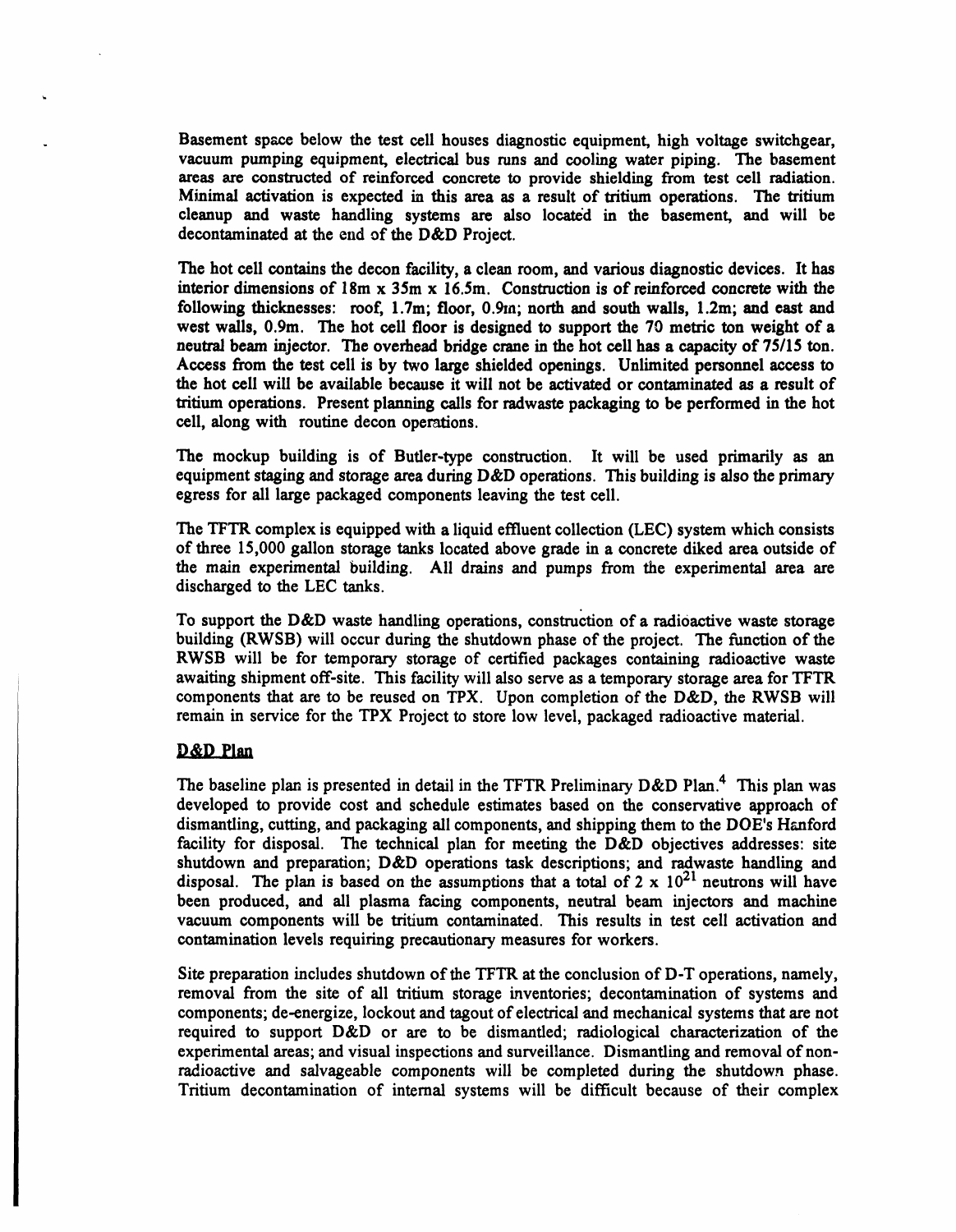configuration, materials of construction and large surface areas. The majority of the retained tritium will be adsorbed into the vacuum vessel graphite tiles and in the co-deposited layer of graphite on the vacuum vessel walls. The neutral beam injectors will also be highly contaminated because they operate with tritium and in addition, collect tritium from the plasma with their cryogenic pumping panels.

The effectiveness of various tritium removal techniques such as: plasma etching; moist air soaking; and gas purging is presently being investigated. A decontamination plan will be developed and implemented based on these results and the experience of other tritium facilities. The majority of the decontamination operations will occur during the early stages of the D&D shutdown phase. Localized decontamination will continue as required throughout the project to reduce subsequent personnel exposures, waste generated and to minimize overall D&D costs.

Radionuclide characterization will occur immediately after the conclusion of D-T operations and will provide the information required to finalize the planning of the D&D activities. It will affect the work schedule and manpower requirements, particularly those related to personnel exposure. Table 1 gives the maximum contact dose at various machine locations for different cooldown times. These personnel exposures have been calculated from a PPPL computer model.<sup>5</sup> The model is continually checked against actual dose rates attained during plasma operations. Based on the contact dose figures, all dismantling work from the TF coils to the center of the machine will be performed with remotely operable tooling and equipment.

| Cooling<br>Time | Inside VV Port<br>Cover | Outboard side of<br>TF Coil Case | Outboard of<br><b>Support Column</b> |
|-----------------|-------------------------|----------------------------------|--------------------------------------|
|                 | $\mu$ Sv/hr (mrem/hr)   | $\mu$ Sv/hr (mrem/hr)            | $\mu$ Sv/hr (mrem/hr)                |
|                 |                         |                                  |                                      |
| $6$ mos.        | 2E4 (2000)              | 1.6E3(160)                       | 60(6)                                |
| 1 yr.           | 8E3 (800)               | 700 (70)                         | 20(2)                                |
| 2 yr.           | 2.6E3 (260)             | 240 (24)                         | 6(0.6)                               |
| 5 yr.           | 800 (80)                | 40(4)                            | 1(0.1)                               |

Table 1. TFTR Activation Levels (Calculated) After Generation of 2  $\times$  10<sup>21</sup> D-T Neutrons

Plasma arc cutters, hydraulic shears and other mechanical cutters will be used to perform the dismantling tasks. Figure 2 is an elevation showing a remote dismantling operation. Due to geometric constraints, D&D of the vacuum vessel will involve cutting operations inside the torus. The present plan calls for remote dismantling of the vacuum vessel utilizing the TFTR Maintenance Manipulator Arm (MMA) equipped with a plasma arc cutter. Containment structures will be used to limit the spread of contamination during dismantling operations.

Preliminary calculations of radioactive material inventories for TFTR components indicate that the D&D waste will be Class A LLRW. They will consist of: stainless steel and aluminum structures; piping and components; copper coils and bus bars; stabilized radioactive liquids; and personnel protective equipment. All radwaste will be packaged and transported to a DOE approved waste repository. The total neutron induced radioactivity inventory to be disposed of has been estimated at 50 TBq (1400 Ci). The amount of radwaste generated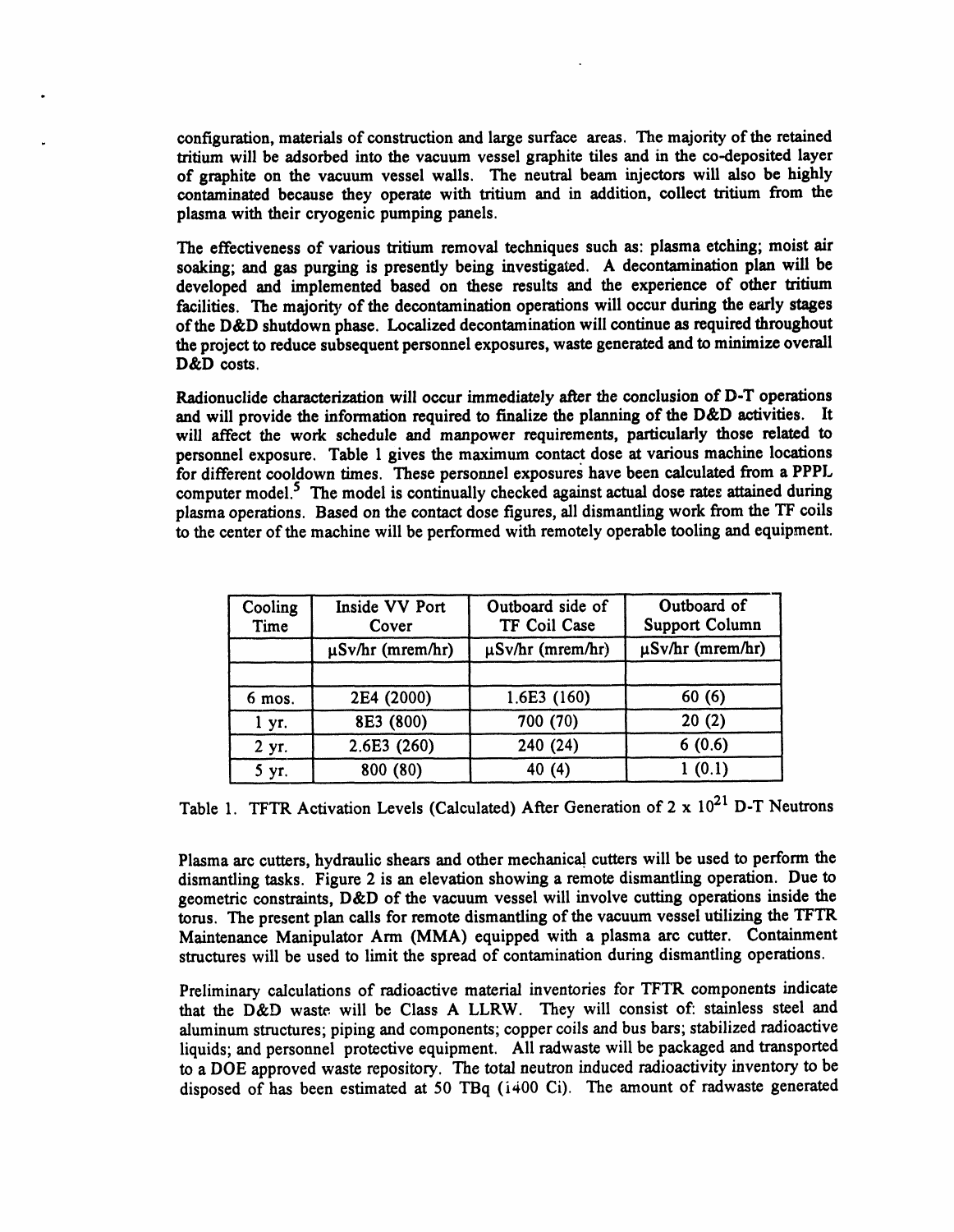

Figure 1. Plan view of the TFTR test cell, hot cell, mock up building.



Figure 2. Elevation of the TFTR showing a remote dismantling operation.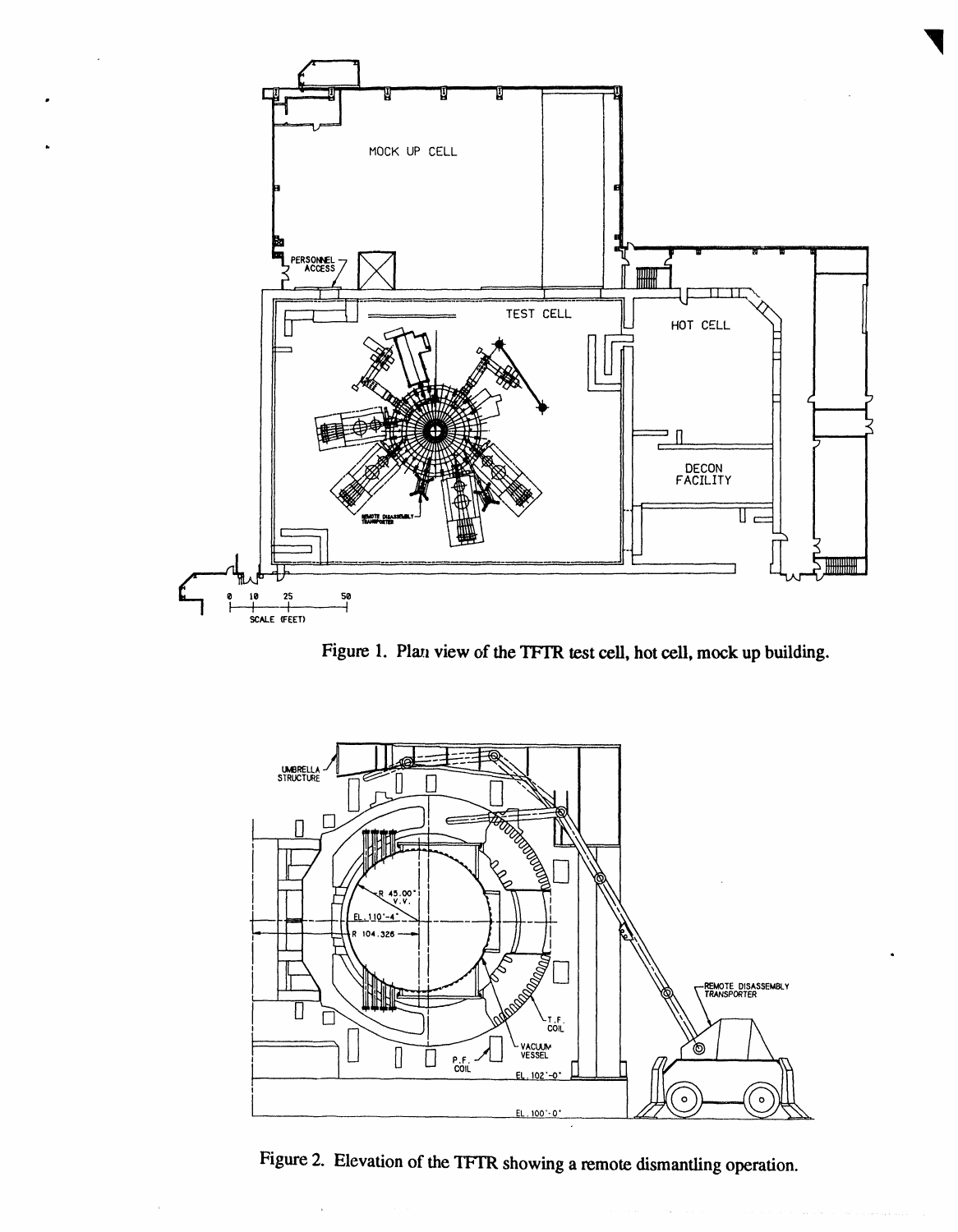during D&D, including stabilizer and void space filler, is estimated to be 2300 tons. At **presen**t**,** t**h**e **reposi**t*o***ry i**s **a**ss**umed** to **be** th**e We**sti**nghouse Hanford Comp**an**y (WHC)** site**. Packaging of** the **wa**ste **will b**e **in complianc**e **wi**th **DOE and DOT regulations, PPPL procedu**re**s, and WHC wa**ste acce**p**ta**nce require**m**ents.**6

# **Progress Towards D***&***D**

**In** com**pli**an**ce wi**th **DOE'**s "**National Envi**ro**nmentalPolicy Act Impl**e**m**e**n**t**ation P**ro**cedu**res" **(**1**0 CFR 1021), an Environm**e**ntalA**ss**essment (EA)**7**h**as **been p**re**paredfor** the **p**ro**ject. Thi**s **document i**s **in th**e **review cycle,** a**nd approv**al **i**s an**ti**c**ipated in S**e**pt**e**mber, 1994. A**t th**at** t**im**e**, a F**in**ding Of No Signi**fi**cant** Im**pact (FONSI) wil**t **be issued. Eng**in**eering** s**tudie**s in support of an upcoming conceptual design review are the focus of this year's activities. These **include: cutting** approaches for the **vacuum** vessel; assessing remotely operated equipment for disassembly; estimating tritium retention and decontamination methods; and packaging and shipping options. In addition, detailed work procedures will be developed to assure worker and facility safety for shutdown operations. These will include: decontamination; **and facility safety for shutdown operations**. **lockout***/***ragou**t;**disman**tl**ing**; an**d radionuclid**e **characteriza**t**ion**s**t**art**ing** in **Oc**t**ober, 199**4**.**

#### **Conclusion**

**TFTR will be** t**h**e fi**rst fusion f**ac**ility** t**o undergo D&D. The expe**ri**enc**e **gained from tritium deconta**min**a**ti**on, imple**m**entation of re**m**o**te **h**an**dling** te**chniques,** an**d l**e**sson**s **lea**r**ned** fr**om D&D will provide valuable** in**formation for** th**e design of** fut**u**re **larg**e **sc**al**e** fus**ion devices s**u**ch a**s th**e** Inte**rna**tio**nal The**rmon**ucle**ar **E**x**perimenta**l R**eac**to**r (**I**TE**R)**. S**in**ce D&D** co**s**ts **have become a major expendi**tu**re for nucle**ar **f**ac**ili**ti**es**, **it i**s **impor**t**an**t to **develop de**t**ailed** e**stima**tes **a**t the **incep**ti**on of a new pro**j**ect. Deco**m**mi**s**sion**in**g co**st an**d schedule es**ti**mate**s **for** fu**ture** fu**sion pro**j**ec**ts **can be b**as**ed on** ac**tual da**t**a taken from** th**e TFTR Pro**j**ect.**

**Thi**s **work is s**u**p**p**or**t**ed by** th**e US DOE** u**nder** c**on**t**ract n**u**mber DE**-**AC02-76**-**C**H**O3073.**

#### **References**

- **1**. **G**.**R**. **Wal**t**on, D**. K. Ow**ens** an**d G**. **W**. **Barnes,** "**In-vess**e**l Ac**ti**vi**ti**es** an**d Radioac**ti**ve Con**t**amina**t**ion Con**tr**ol During** th**e 1987 TFTR Shu**t**down,**" *Prec***.** *of the 1*5*th Syrup***.** *on Fus*i*on Tech***.**, **U**t**rech**t**, The Ne**th**erland**s, **1988**; **Nor**t**h Holl**an**d Publishing Co., Ams**te**rdam, Vol.1, p.8, 1989.**
- 2. R. J. Hawryluk, H. Adler, P. Alling, et al. "Confinement and Heating of a Deuterium-**T**riti**um Pl**asm**a,**" **PPPL-2977, PPPL, Febr**u**ary,** 1**994.**
- 3**. DOE Order** 5**820.***2***A,** "**Radio**acti**ve Was**te **M**an**a**g**emen**t," **US DOE, 198**8**.**
- **4**. **G.R. W**al**ton and J. C. Co**m**m**an**der** "Th**e Pre**l**i**min**ary D**e**contamina**t**ion** an**d Decommissioning Plan for** th**e Toka**m**ak Fusion Tes**t **Re**act*o***r,**" **D&D-0012-DDOC, PPPL**, **February,** 1**99**3**.**
- 5. **L**.**P. Ku and S. L. Liew,** "**Global Do**se **Ra**te in *T***FTR Due** to **Neu**t**ron Induc**e**d R**e**sidu**al Radioactivities During DT Operation," Proc. of the 15th Symp. on Fusion Engineering., **Hyannis, MA., O**cto**ber, 1993.**
- **6.** "**HartfordSi**te **Solid Was**te **Acceptan**c**e C**riteri**a,**" **WHC-EP-00**63**-4, Nov**e**mber, 199**3**.**
- **7.** "**Environmenta**l**Asses**s**men**t **for** th**e TokamakF**u**sion Tes**t **Reac**t**orDe**co**n**t**a**min**a**ti**on** an**d Decommissioning Pro**j**ec**t an**d** th**e Tokam**a**kPhy**s**ics Experimen**t**a**t th**e P**ri**n**c**e**t**on Plasma Phy**s**ics Labo**rat**o**ry**,**" **DOE***/***EA-081**3 **(dra**\_**), US DOE, Feb**ru**ary, 1994.**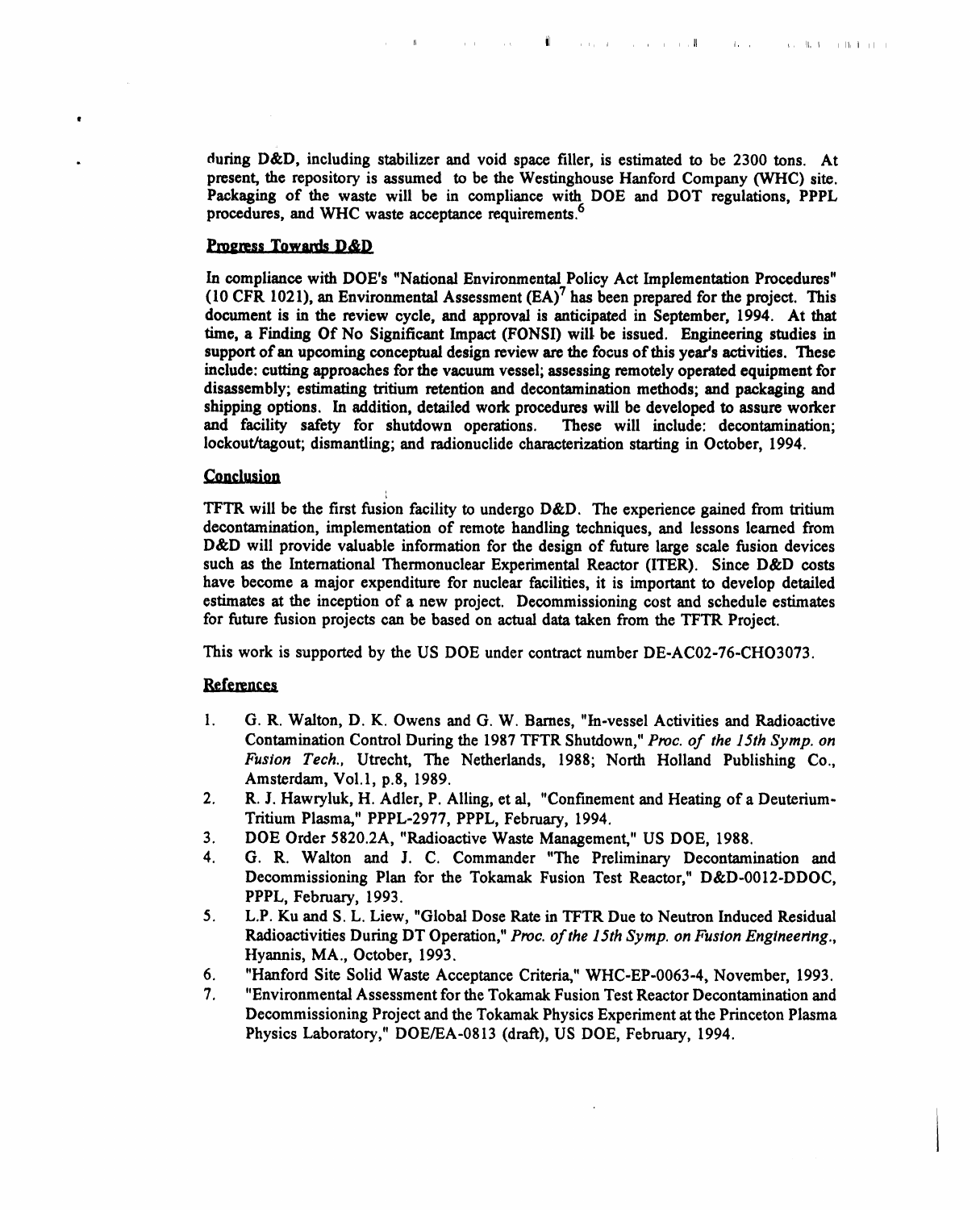